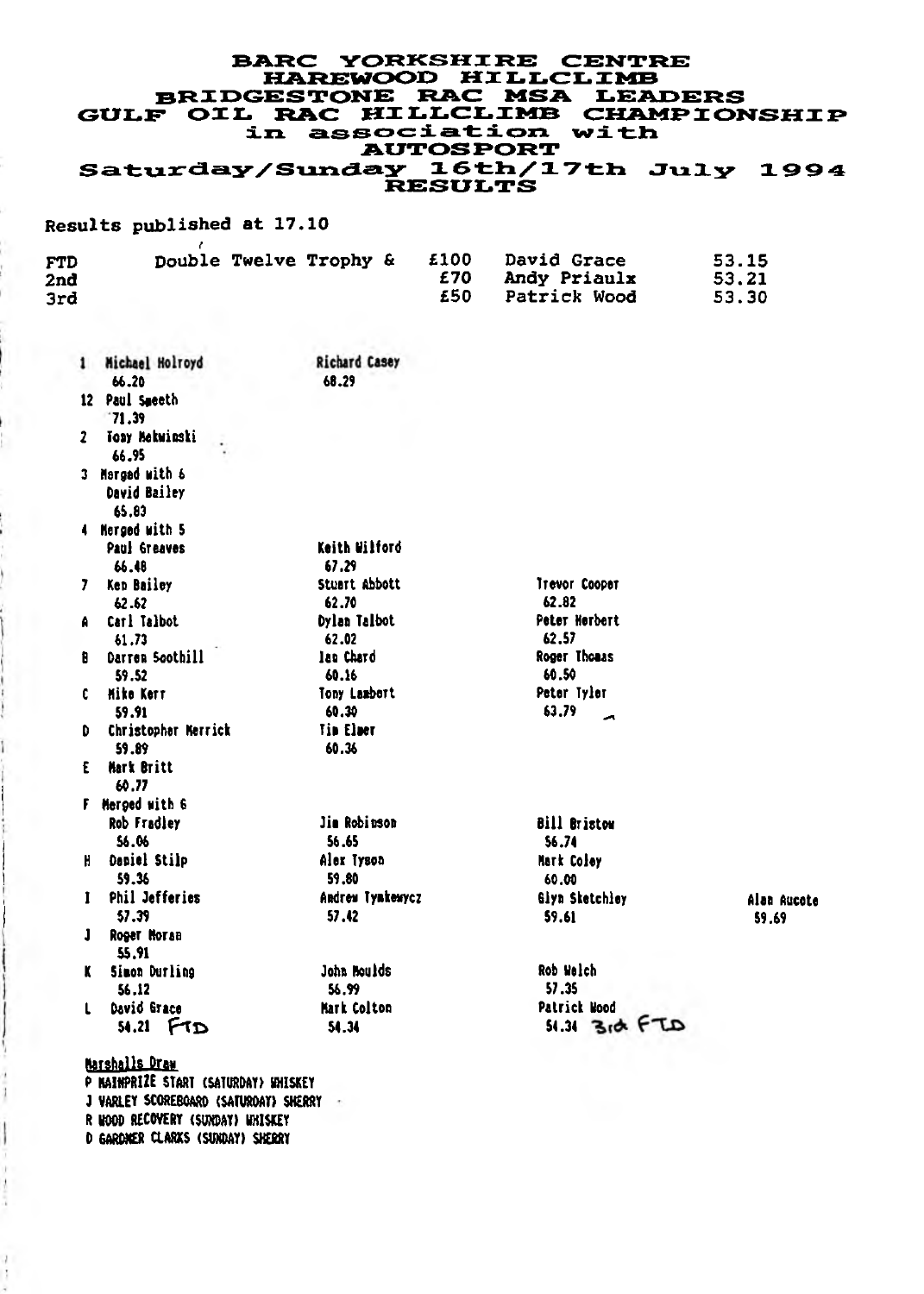### ÷. **British Automobile Racing Club Yorkshire Centre**

#### **BRIDGESTONE LEADERS & GULF OIL RAC CHAMPIONSHIPS Sunday 17th 3uly 1994 Results**

| <b>RESULTS</b> |                                             |                                                                                                                             | Run 1    | Run 2    |  | Run 3<br>Posn           |       |
|----------------|---------------------------------------------|-----------------------------------------------------------------------------------------------------------------------------|----------|----------|--|-------------------------|-------|
|                | Record 66.27                                | CLASS 1 Touring Cars Up to 1400cc<br><b>BOGEY</b><br>84.27                                                                  |          |          |  |                         |       |
| н              | 25                                          | Michael Holroyd                                                                                                             | 66.20≭   | 66.46    |  | 1                       | 18.07 |
|                | 20                                          | Richard Casey                                                                                                               | 68.80    | 68.29*   |  | 2                       |       |
| н              | 24                                          | Carl Austin                                                                                                                 | 68.46    | 68.43*   |  | з                       | 15.84 |
| н              | 23.                                         | Brent Meredith                                                                                                              | 68.80≭   | 68.84    |  | 4                       | 15.47 |
| н              | 22                                          | Mark Brown                                                                                                                  | 70.96    | $69.36*$ |  | 5                       | 14.91 |
|                | 22A                                         | Nick Brown                                                                                                                  | 70.51    | $69.46*$ |  | 6                       |       |
|                | 21                                          | Dennis Cope                                                                                                                 |          |          |  |                         |       |
| Record         |                                             | CLASS 12 MG 'T' Register Cars<br>69.09<br><b>BOGEY</b><br>0.00                                                              |          |          |  |                         |       |
|                | 67                                          | Paul Smeeth                                                                                                                 | 72.34    | 71.39*   |  | 1                       |       |
|                | 66                                          | Roger Thacker                                                                                                               | 78.86    | 78.59*   |  | $\overline{2}$          |       |
|                | 68                                          | Ronnie Feather                                                                                                              | 81.39    | 79.89*   |  | з                       |       |
|                | 65                                          | Frank Woolley                                                                                                               | $83.96*$ |          |  | 4                       |       |
|                | Record 66.24                                | CLASS 2 Touring Cars Over 1400cc and up to 2000cc<br><b>BOGEY</b><br>82.66                                                  |          |          |  |                         |       |
|                | 30                                          | Tony Mekwinski                                                                                                              | 67.00    | 66.95*   |  | 1                       |       |
|                | 32                                          | Paul Nutter                                                                                                                 | 68.90    | $67.43*$ |  | 2                       |       |
|                | 29.                                         | Dennis Crompton                                                                                                             | 69.67    | $69.07*$ |  | з                       |       |
|                | 28                                          | Ron Kitchman                                                                                                                | 81.98    | 81.95*   |  | 4                       |       |
|                | Record 61.41<br>Merged with<br>Record 62.81 | CLASS 3 Touring Cars Over 2000cc<br><b>BOGEY 79.41</b><br>CLASS 6 'Marque' Sports Cars Over 2000cc<br><b>BOGEY</b><br>80.74 |          |          |  |                         |       |
|                |                                             |                                                                                                                             |          |          |  |                         |       |
|                | 45                                          | David Bailey                                                                                                                | 66.02    | 65.83*   |  | $\mathbf{1}$            |       |
| н              | 50                                          | Don Williams                                                                                                                | 67.89    | $67.51*$ |  | $\overline{\mathbf{2}}$ | 13.23 |
|                | 47                                          | Nigel Ellis                                                                                                                 | 70.66    | $70.13*$ |  | з                       |       |
|                | 48                                          | Roger Hobbs                                                                                                                 | 75.66    | $74.76*$ |  | 4                       |       |
|                | Record 64.49<br>Merged with<br>CLASS 5      | CLASS 4 'Marque' Sports Cars Up to 1400cc<br>BOGEY 82.49<br>'Marque' Sports Cars Over 1400cc and up to 2000cc               |          |          |  |                         |       |
|                | Record 64.98                                | <b>BOGEY</b><br>82.33                                                                                                       |          |          |  |                         |       |
| н              | 37                                          | Paul Greaves                                                                                                                | 68.61    | 66.48*   |  | 1                       | 16.01 |
| н              | 42                                          | Keith Wilford                                                                                                               | 68.87    | $67.29*$ |  | 2                       | 15.04 |
| н              | 41                                          | Brian Lee                                                                                                                   | 69.16    | 68.97*   |  | з                       | 13.36 |
| н              | 40                                          | Derek Judson                                                                                                                | 72.92    | 72.87*   |  | 4                       | 9.46  |
|                | 35                                          | Alistair Caton                                                                                                              | 78.89    | $77.82*$ |  | 5                       |       |
|                | 36                                          | Stewart Middleton                                                                                                           | 88.50    | 85.81*   |  | 6                       |       |

 $\alpha$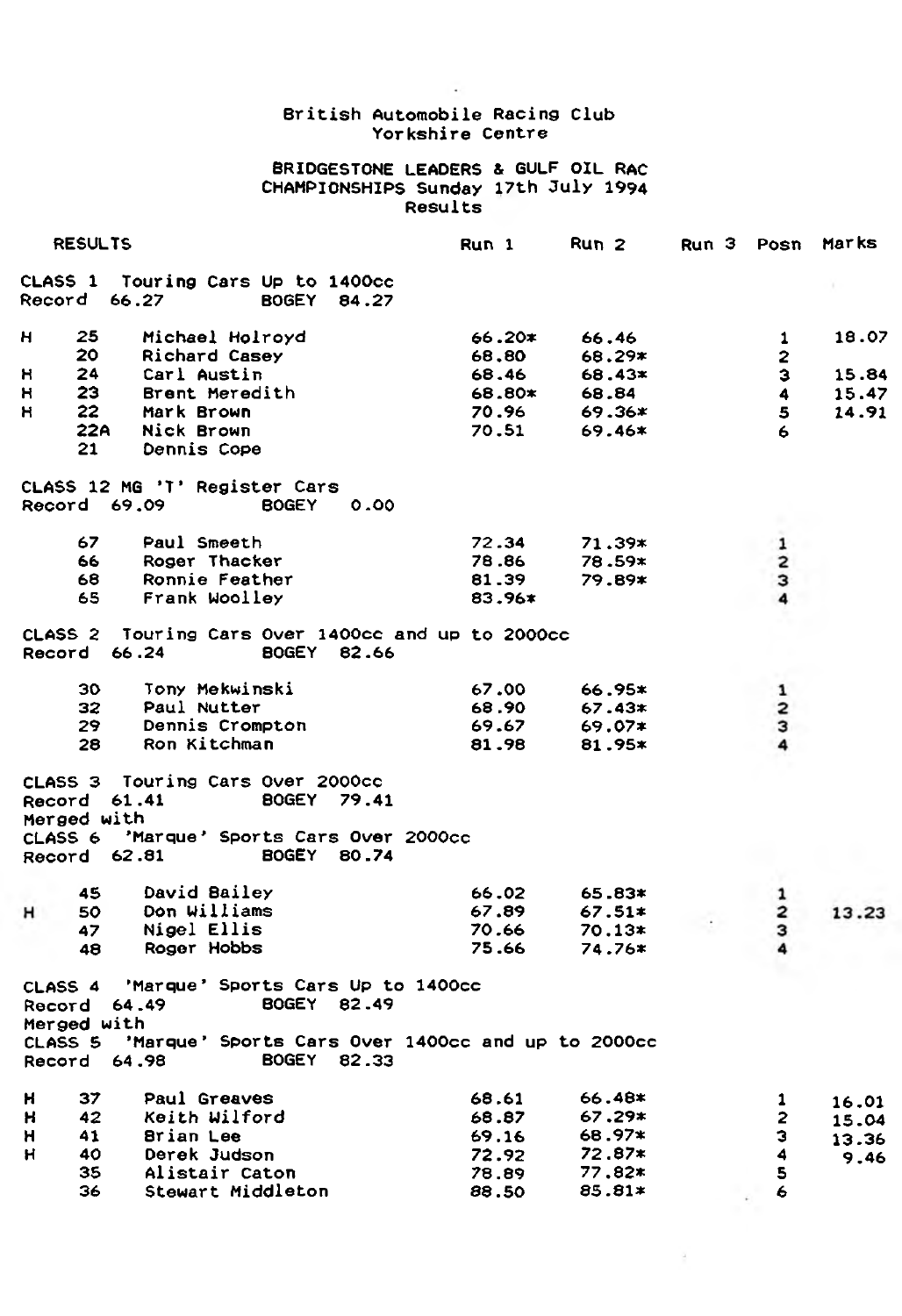| н       | 63           | Ken Bailey                                            |       | 63.00    | $62.62*$ | 1                        | 17.62   |
|---------|--------------|-------------------------------------------------------|-------|----------|----------|--------------------------|---------|
| н       | 62           | Stuart Abbott                                         |       | 63.88    | 62.70*   | 2                        | 17.54   |
| н       | 59           | Travor Cooper                                         |       | 63.70    | 62.82*   | з                        | 17.42   |
|         | 55           | Mick Moore                                            |       | 64.18    | 63.58*   | 4                        |         |
| н       | 63A          | David Bailey                                          |       | 63.82*   | 63.85    | 5                        | * 16.42 |
| н       | 61           | David Sturdy                                          |       | 63.86*   | 97.69    | 6                        |         |
|         |              |                                                       |       |          |          |                          | 16.38   |
| Ή       | 60           | Jonathan Rhodes                                       |       | 64.90    | 63.90*   | $\overline{\phantom{a}}$ | 16.34   |
| н       | 58           | <b>Neville Alderson</b>                               |       | 65.10    | 64.42*   | 8                        | 15.82   |
| н       | 57           | Peter Hawkey                                          |       | 65.45*   | 66.81    | $\mathbf{9}$             | 14.79   |
| н       | 54           | Mark Allen                                            |       | 67.44    | 65.74*   | 10                       | 14.50   |
| н       | 53           | Jerry Paterson                                        |       | 66.19    | 66.10*   | 11                       | 14.14   |
| Ł       | 56           | <b>Tony Metcalf</b>                                   |       | 67.92    | 66.12*   | 12                       |         |
| н       | 60A          | Stephen Bateman                                       |       | 67.60    | 66.30*   | 13                       | 13.94   |
|         | 55A          | Andrew Moore                                          |       | 68.16*   | 68.53    | 14                       |         |
| CLASS A |              | Modified Production Cars Up to 1400cc                 |       |          |          |                          |         |
|         | Record 63.02 | BOGEY 79.55                                           |       |          |          |                          |         |
|         | 79           | Carl Talbot                                           |       | $61.73*$ | 62.60    | 1                        |         |
|         | 79A          | Dylan Talbot                                          |       | 62.02*   | 67.51    | $\mathbf{z}$             |         |
|         | 78           | Peter Herbert                                         |       | $62.57*$ | 62.89    | з                        |         |
|         | 77           | Peter Millington                                      |       | 65.24    | 64.67*   | 4                        |         |
|         | 78A          | Bob Sheill                                            |       | 72.32    | $65.51*$ | $\mathbf{s}$             |         |
| н       | 76           | Mike Haigh                                            |       | 69.33*   | Fail     | 6                        | 10.22   |
| н       | 74           | Nick Beaumont                                         |       | 72.07    | 71.90*   | $\overline{\phantom{a}}$ | 7.65    |
| н       | 73           | Philip Sturdy                                         |       | Fail     | $72.25*$ | 8                        | 7.30    |
| н       | 75           | Martin Boast                                          |       | 73.40*   | 73.91    | 9                        | 6.15    |
|         | 72           | Barry Elliott                                         |       | 80.22    |          | 10                       |         |
|         |              |                                                       |       |          | 77.03*   |                          |         |
| н       | 71           | David Coulthard                                       |       | 84.28*   | 85.07    | 11                       | 0.00    |
| CLASS B |              | Modified Production Cars Over 1400cc and Up To 2000cc |       |          |          |                          |         |
| Record  |              | 59.10<br>BOGEY 77.10                                  |       |          |          |                          |         |
|         | 89           | Darren Soothill                                       |       | 60.06    | 59.52*   | 1                        |         |
|         | 86           | Ian Chard                                             |       | 60.36    | 60.16*   | $\overline{\mathbf{z}}$  |         |
|         | 88           | <b>Roger Thomas</b>                                   |       | 60.50*   | 61.34    | з                        |         |
|         | 87           | Jonathan Gates                                        |       | $60.95*$ | 79.80    | $\ddot{\bf{4}}$          |         |
|         | 89A          | Robert Moore                                          |       | 63.46    | 63.08*   | 5                        |         |
|         | 81           | Peter Sexton                                          |       | Fail     |          | 6                        |         |
|         |              |                                                       |       |          | 66.93*   |                          |         |
|         | 85           | <b>Les Butler</b>                                     |       | 67.58*   | 67.83    | 7                        |         |
| н       | 84           | David Spaull                                          |       | 72.66    | 72.26*   | 8                        | 4.84    |
| н       | 83           | Colin Stewart                                         |       | 73.48    | 73.40*   | 9                        | 3.70    |
|         | 82           | Andrew Roberts                                        |       | 75.57    | 75.18*   | 10                       |         |
| CLASS C |              | Modified Production Cars Over 2000cc                  |       |          |          |                          |         |
| Record  |              | 60.98<br><b>BOGEY</b>                                 | 76.68 |          |          |                          |         |
| н       | 98           | Mike Kerr                                             |       | 60.08    | $59.91*$ | 1                        | 16.77   |
|         | 99           | Tony Lambert                                          |       | $60.30*$ | 60.68    | 2                        |         |
|         | 92           | Peter Tyler                                           |       | 64.34    | 63.79*   | з                        |         |
| н       | 97           | Haydn Spedding                                        |       | 64.04*   | 65.17    | 4                        | 12.64   |
|         | 96           |                                                       |       |          |          | 5                        |         |
|         | 93           | Alastair Crawford                                     |       | 65.46    | 65.20*   | 6                        |         |
|         |              | Daniel Flanagan                                       |       | 69.16    | 69.07*   |                          |         |
|         | 94           | Kim Johnson                                           |       | 70.71    | 69.40*   | $\overline{\mathbf{z}}$  |         |
|         | 95           | John Green                                            |       | 69.65*   | 69.86    | 8                        |         |
|         | 93A          | David Flanagan                                        |       | 71.53    | 70.46*   | 9                        |         |
|         | <b>94A</b>   | Tim King                                              |       | 71.56    | 70.50*   | 10                       |         |
|         | 91           | Alistair Ferguson                                     |       | $72.42*$ | 72.66    | 11                       |         |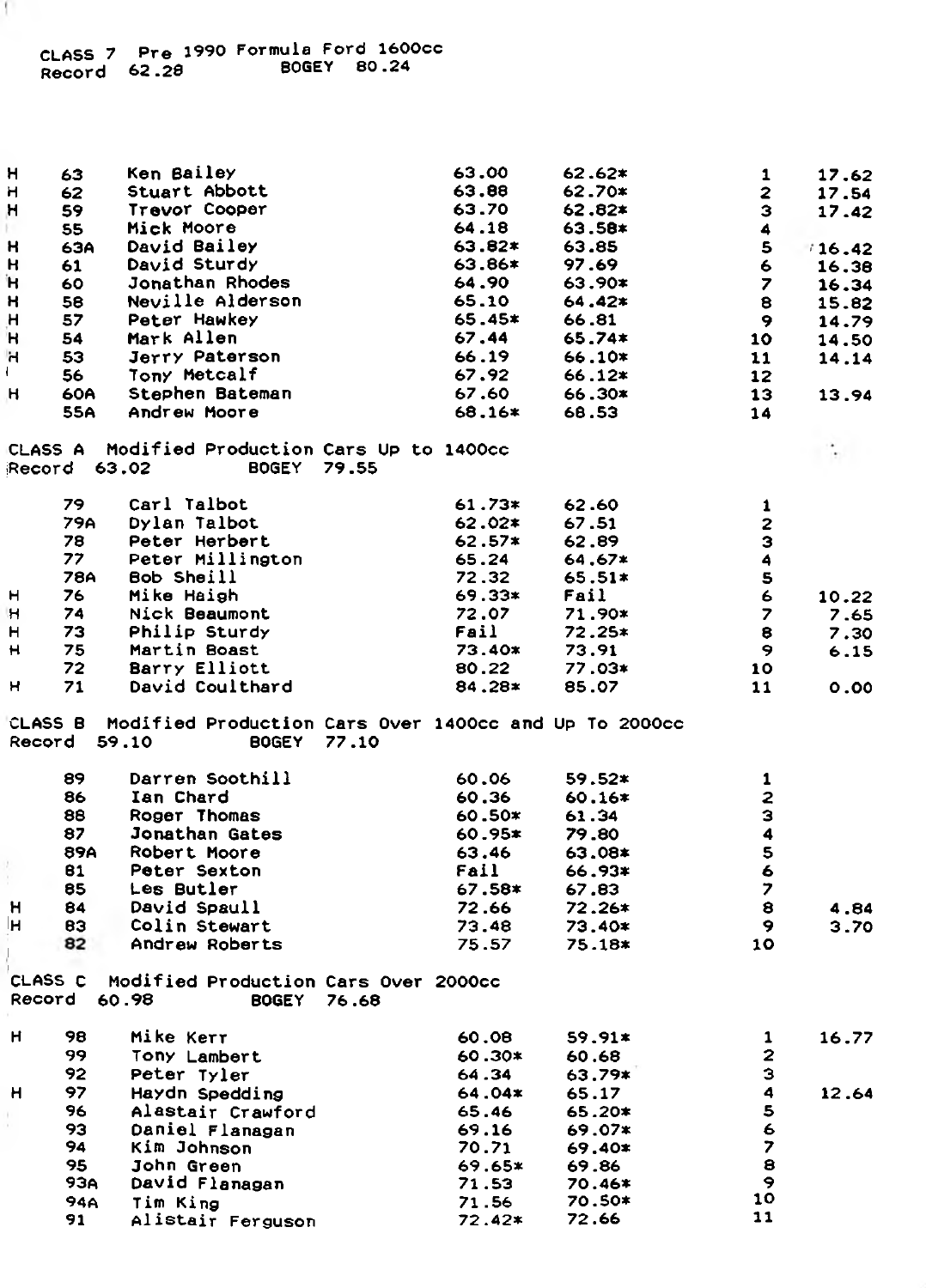|                         | Record 58,45                                      | CLASS D Clubmans Sports Cars                                                                                                                                | <b>BOGEY 73.77</b>                                                                                                           |                                                                                    |                                                                                           |                                                                                          |                |
|-------------------------|---------------------------------------------------|-------------------------------------------------------------------------------------------------------------------------------------------------------------|------------------------------------------------------------------------------------------------------------------------------|------------------------------------------------------------------------------------|-------------------------------------------------------------------------------------------|------------------------------------------------------------------------------------------|----------------|
|                         | 105<br>106<br>103<br>104                          | Christopher Merrick<br><b>Tim Elmer</b><br><b>Tim Daniel</b><br>Bob Dayson<br>104A Cathy Warner                                                             |                                                                                                                              | 60.12<br>60.67<br>62.23<br>63.03<br>66.53                                          | 59.89*<br>$60.36*$<br>$61.56*$<br>$62.94*$<br>65.83*                                      | 1<br>$\mathbf{z}$<br>з<br>4<br>5                                                         |                |
|                         | 102 -                                             | Michael James                                                                                                                                               | $\epsilon$                                                                                                                   | Fail                                                                               |                                                                                           |                                                                                          |                |
|                         | <b>Record 59.86</b>                               |                                                                                                                                                             | CLASS E Sports Libre Cars Up to 1300cc<br>BOGEY 76.12                                                                        |                                                                                    |                                                                                           |                                                                                          |                |
| 4<br>4                  | 113<br>112<br>110<br>111                          | Mark Britt<br>Steve Owen<br>112A Lynn Owen<br>Peter Green<br>Doug Auld                                                                                      |                                                                                                                              | 60.98<br>61.31<br>66.17<br>67.87<br>66.67                                          | $60.77*$<br>$61.23*$<br>65.41*<br>$65.67*$<br>66.64*                                      | 1<br>$\mathbf{2}$<br>з<br>4<br>$\mathbf{5}$                                              | 14.89<br>10.71 |
|                         | <b>Record 60.27</b><br>erged with<br>Record 55.57 |                                                                                                                                                             | CLASS F Sports Libre Cars Over 1300cc and Up To 1600cc<br>BOGEY 75.21<br>LASS G Sports Libre Cars Over 1600cc<br>BOGEY 71.69 |                                                                                    |                                                                                           |                                                                                          |                |
|                         | 127                                               | 127A Rob Fradley<br>Jim Robinson<br>126A Bill Bristow<br>125 Tom Hughes<br>123 David Render<br>126 Russ Pickering<br>125A Andy Smith<br>124 Paul Parker     |                                                                                                                              | 56.06*<br>56.65*<br>56.76<br>58.52*<br>58.54*<br>58.88<br>60.79*<br>61.48*         | 56.36<br>57.02<br>$56.74*$<br>Fail<br>58.82<br>58.63*<br>Fail<br>64.09                    | 1<br>$\overline{\mathbf{z}}$<br>з<br>4<br>5<br>6<br>$\overline{\phantom{a}}$<br>8        |                |
| 4<br>4                  | 122                                               | 116 Bob Prest<br>124A Richard Fielding<br>David Park<br>119 Chris Seaman                                                                                    |                                                                                                                              | 62.60<br>63.12*<br>$67.13*$<br>74.62                                               | 62.09*<br>64.59<br>67.19<br>72.90*                                                        | 9<br>10<br>11<br>$12 \,$                                                                 | 13.12<br>4.56  |
| ÷                       | 120<br>117<br>121                                 | Don Burt<br>Alex Graham<br>Laurie Ritchie                                                                                                                   |                                                                                                                              | 74.87*                                                                             | 74.89                                                                                     | 13                                                                                       | 0.00           |
|                         |                                                   | CLASS H Racing Cars Up to 500cc<br>ecord 59.65                                                                                                              | BOGEY 77.23                                                                                                                  |                                                                                    |                                                                                           |                                                                                          |                |
| $\overline{\mathbf{1}}$ | 133<br>135<br>134<br>131<br>128                   | 132A Daniel Stilp<br>135A Alex Tyson<br>Mark Coley<br>David Bancroft<br>129 Mark Griffiths<br>133A Andy Coley<br>Phil Cooke<br>John Watts<br>Michael Tetley |                                                                                                                              | 60.42<br>59.80*<br>60.00*<br>61.68<br>61.68*<br>61.82*<br>63.58<br>66.26≭<br>67.16 | $59.36*$<br>60.65<br>60.95<br>$61.21*$<br>63.09<br>62.66<br>$62.57*$<br>66.68<br>$67.11*$ | 1<br>$\overline{2}$<br>з<br>4<br>$\mathbf{s}$<br>6<br>$\overline{\phantom{a}}$<br>8<br>9 | 17.43          |
|                         | 128A<br>132                                       | David Rawnsley<br>Ian Blunt                                                                                                                                 |                                                                                                                              | 68.67*                                                                             | 78.44                                                                                     | 10                                                                                       |                |

 $\bullet\circ$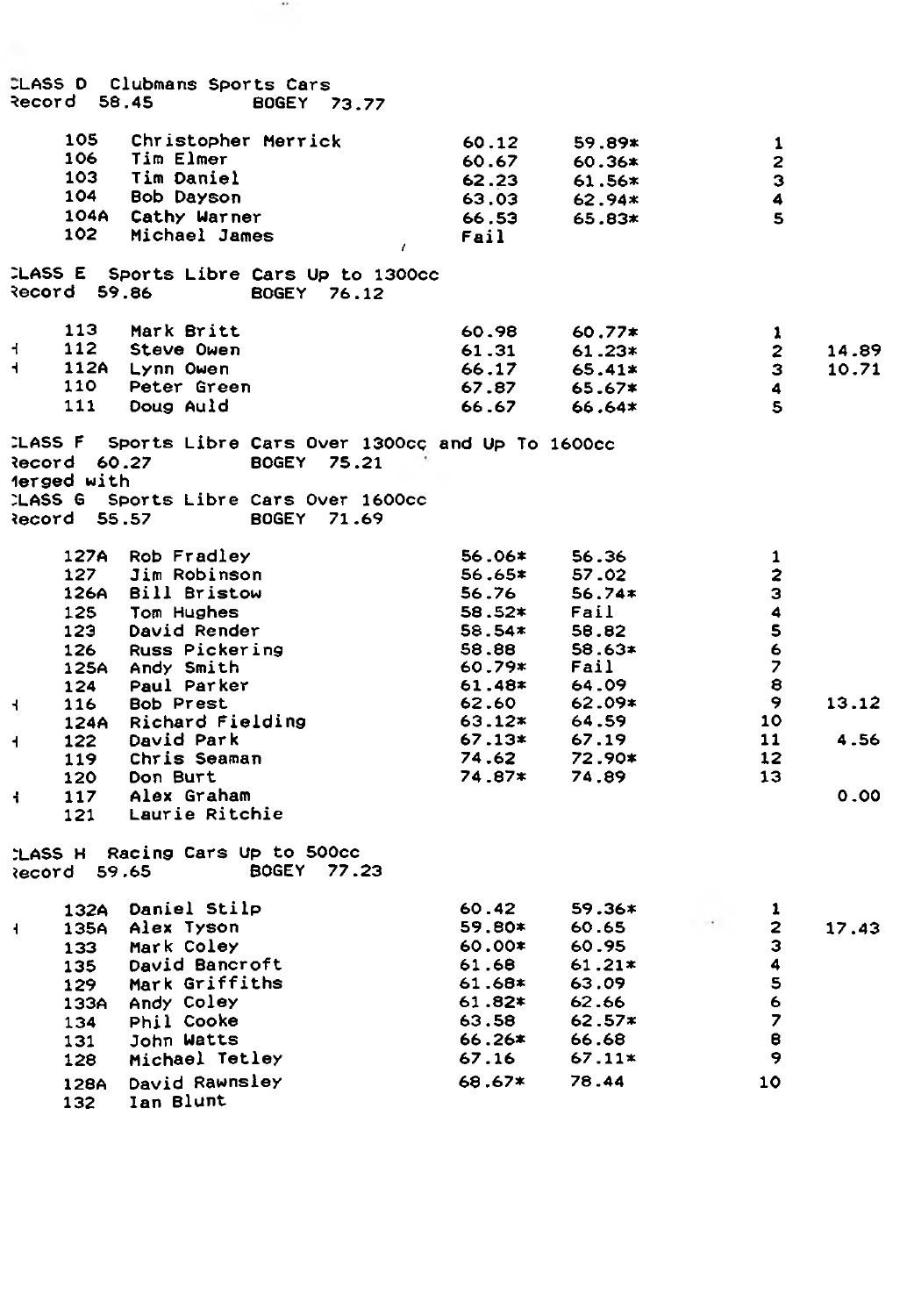**CLASS I Racing Cars Over SOOcc and Up To llOOcc Record 57.72 BOGEY 75.67**

|    | 150          | <b>Phil Jefferies</b>                                                     | 58.87           | $57.39*$         | 1                        |       |
|----|--------------|---------------------------------------------------------------------------|-----------------|------------------|--------------------------|-------|
|    | 143          | Andrew Tymkewycz                                                          | 57.88           | $57.42*$         | $\overline{2}$           |       |
| н  | 148          | Giyn Sketchley                                                            | $59.61*$        | 65.05            | 3                        | 16.06 |
| н  | 149          | Alan Aucote                                                               | 60.99           | 59.69*           | 4                        | 15.98 |
|    | 145          | Les Buck                                                                  | $60.91*$        | 61.41            | 5                        |       |
| H  | 144          | Mark Lawrence                                                             | 61.96           | 61.78*           | 6                        | 13.89 |
|    |              | 142A Craven Moses                                                         | 63.24           | 61.86*           | $\overline{\phantom{a}}$ |       |
|    | 142          | Alan Greenwood                                                            | 62.38*          | 63.62            | 8                        |       |
|    | 137          | Ray Davies                                                                | 64.60           | $62.39*$         | 9                        |       |
|    | 139          | Dave Kitching                                                             | 62.67           | $62.66*$         | 10                       |       |
|    | 147          | Brian Robbins                                                             | 63.43           | $62.73*$         | 11                       |       |
|    | 138          | Simon Ashby                                                               | 66.07           | 64.90*           | $12 \,$                  |       |
| н  | 140          | Allan Staniforth                                                          | 65.17*          | 65.86            | 13                       | 10.50 |
|    | 146          | David Smith                                                               | 65.23*          | 65.23*           | 14                       |       |
|    | 139A         | Norman Kitching                                                           | 67.54           | 66.44*           | 15                       |       |
|    | 141          | Roy Greenhalgh                                                            | 71.50           | 66.84*           | 16                       |       |
|    | Record 55.68 | CLASS J Racing Cars Over 1100cc and up to 1600cc<br><b>BOGEY</b><br>73.20 |                 |                  |                          |       |
|    | 155          | Roger Moran                                                               | 56.91           | $55.91*$         | $\mathbf{1}$             |       |
|    | 154          | Richard Homer                                                             | 58.15           | 57.48*           | $\overline{\mathbf{z}}$  |       |
|    |              | 154A Dave Kimberley                                                       | 59.76           | $59.49*$         | з                        |       |
|    | 153          | Johnathen Varley                                                          | 64.79           | 63.04*           | 4                        |       |
|    | Record 56.07 | CLASS K Racing Cars Over 1600cc and Up To 2000cc<br><b>BOGEY</b><br>71.33 | 56.58           |                  |                          |       |
|    | 5.           | Simon Durling<br>John Moulds                                              | 56.99*          | $56.12*$         | 1<br>$\mathbf{z}$        |       |
| н  | 168          | Rob Welch                                                                 | 59.66           | 57.30            | з                        | 14.34 |
|    | 162          |                                                                           | 58.74           | 57.35*<br>57.76* | 4                        |       |
|    | 166          | Peter Blankstone<br>Justin Fletcher                                       |                 | $58.77*$         | 5                        |       |
|    | 164          |                                                                           | 60.86<br>59.37* | 60.02            | 6                        |       |
|    | 163<br>158   | Peter Varley<br>Peter Voigt                                               | 61.08           | $59.40*$         | $\overline{z}$           |       |
|    |              | 162A Ciaron Pilbeam                                                       | 59.51           | $59.42*$         | 8                        |       |
|    |              | 166A Margaret Blankstone                                                  | 60.75           | 59.73*           | 9                        |       |
|    |              | 164A Nick Fletcher                                                        | 63.25           | $60.86*$         | 10                       |       |
| н  | 161          | Mike Smith                                                                | 61.70           | $61.60*$         | 11                       | 9.73  |
| н  |              | 159A Colin Wheeler                                                        | 62.71           | $62.17*$         | 12 <sup>2</sup>          | 9.16  |
| н  | 159          | Tony Briggs                                                               | 66.03           | 64.06*           | 13                       | 7.27  |
| н  | 160          | Trevor Longstaff                                                          | Fail            | $67.94*$         | 14                       | 3.39  |
|    | 167          | Peter Le Gallais                                                          |                 |                  |                          |       |
|    |              | CLASS L Racing Cars Over 2000cc<br>Record 54.50<br><b>BOGEY 70.19</b>     |                 |                  |                          |       |
|    | 1            | David Grace                                                               | 55.26           | $54.21*$         | $\mathbf{1}$             |       |
|    | з            | Mark Colton                                                               | 54.99           | 54.34*           | 2                        |       |
|    | 8            | Patrick Wood                                                              | 55.02           | 54.34*           | З                        |       |
|    | 6            | Andy Priaulx                                                              | 55.00           | 54.88*           | 4                        |       |
|    | $\mathbf{2}$ | Roy Lane                                                                  | $55.23*$        | 55.24            | 5                        |       |
| H. | 11           | Roger Kilty                                                               | $55.41*$        | 55.45            | 6                        | 14.78 |
|    | 9.           | Kenny Allen                                                               | 58.36           | 55.53*           | 7                        |       |
|    | 10           | Graham Priaulx                                                            | 58.37           | 55.86*           | 8                        |       |
|    | 9Α           | George Ritchie                                                            | 57.93           | $56.36*$         | 9                        |       |
| н  | 15           | John Garnett                                                              | 57.34           | 56.80*           | 10                       | 13.39 |
| н  | 15A          | Peter Needham                                                             | $57.77*$        | 58.30            | 11                       | 12.42 |
| н  | 17           | Alan Newton                                                               | 58.76           | 57.83*           | 12                       | 12.36 |
|    | 16           | John Beattie                                                              | 60.48           | $60.33*$         | 13                       |       |
|    | 18           | Sandra Tomlin                                                             | 62.91*          | 63.78            | 14                       |       |

 $\sim$   $\sim$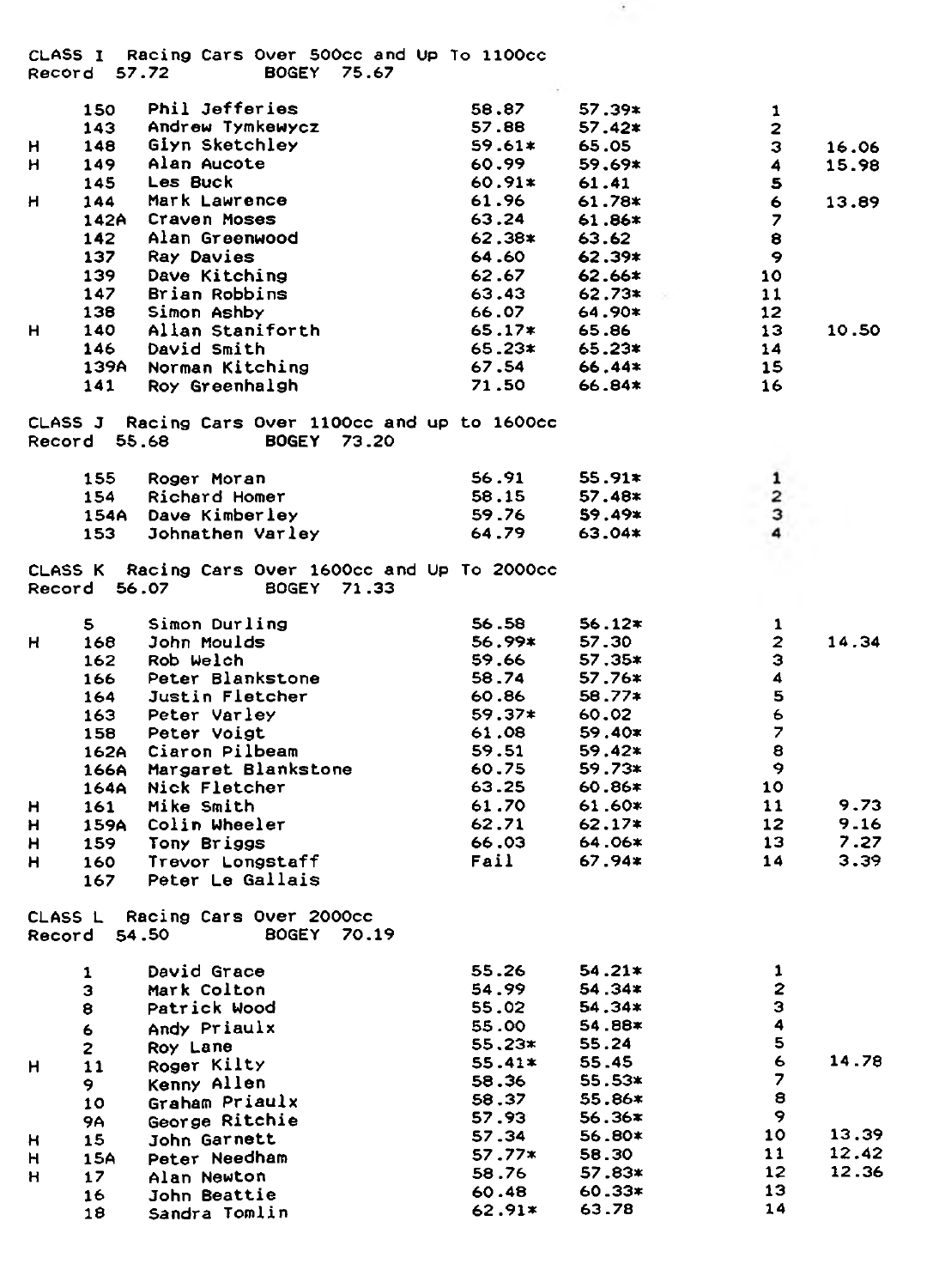# **THE GULF OiyRAC HILLCUMB CHAMPIONSHIP HAFEWOOD HILLCLIMB** TOP TWELVE RUN OFF **17th JULY 1994**

**1st run 2nd run**

**Continued** 

| 9A          | <b>George Richie</b> | 55.58 | 54.94 |
|-------------|----------------------|-------|-------|
| 10          | Graham Priaulx       | 55.82 | 54.80 |
| 5           | <b>Simon Durling</b> | 56,49 | 56.30 |
| <b>127A</b> | Rob Fradley          | 55,33 | 56,06 |
| 155         | Roger Moran          | 55.56 | 55.03 |
| 9           | Kenny Allen          | 54.90 | 55.24 |
| 11          | Roger Kilty          | 54.44 | 54.43 |
| 2           | Roy Lane             | 53.74 | 53.75 |
| 6           | <b>Andy Priaulx</b>  | 53.21 | 53.42 |
| 8           | <b>Patrick Wood</b>  | 53.89 | 53.30 |
| 3           | <b>Mark Colton</b>   | 53.78 | 53.79 |
|             | <b>David Grace</b>   | 53.28 | 53.15 |
|             |                      |       |       |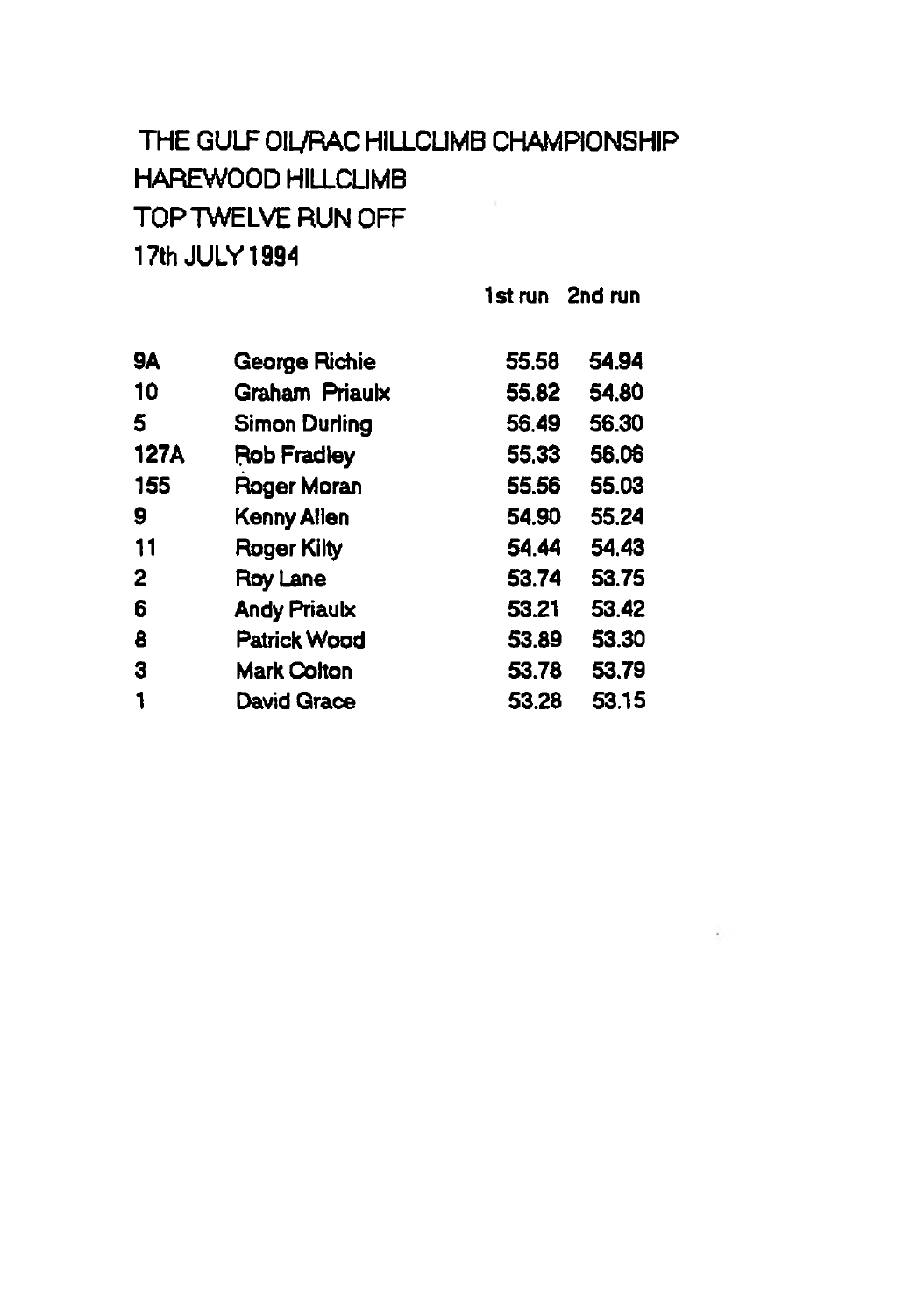## **VERY PROVISIONAL HAREWOOD HILLCLIMB CHAMPIONSHIP** *POSITIONS*

 $\sim$ 

**HAREWOOD CHAMPIONSHIP**

 $\ddot{\phantom{a}}$ 

| POS |                     | APRIL  | MAY  | <b>JUNE</b> | <b>JULY</b> | TOTAL |
|-----|---------------------|--------|------|-------------|-------------|-------|
| 1   | Ken Bailey          | 15.05  | 6.81 | 17.93       | 17.62       | 57.41 |
| 2   | Michael Holroyd     | 17.53  | 3.07 | 17.85       | 18.07       | 56.52 |
| 3   | Alan Aucote         | 15.19  | 6.75 | 16.58       | 15.98       | 54.50 |
| 4   | Paul Greaves        | 15.01  | 5.74 | 17.20       | 16.01       | 53.96 |
| 5   | David Bailey        | 14.05  | 5.41 | 17.96       | 16.42       | 53.84 |
| 6   | Alex Tyson          | 15.38  | .00  | 17.39       | 17.43       | 50.20 |
| 7   | Jonathan Rhodes     | 14.15  | 2.69 | 16.47       | 16.34       | 49.65 |
|     |                     |        |      |             |             |       |
| 8   | Peter Hawkey        | 12.17  | 4.05 | 15.59       | 14.79       | 46.60 |
| 9   | Keith Wilford       | 14.51  | .00  | 15.68       | 15.04       | 45.23 |
| 10  | Glyn Sketchley      | 13.10  | .00  | 15.95       | 16.06       | 45.11 |
| 11  | Brent Meredith      | 13.73  | . 00 | 15.15       | 15.47       | 44.35 |
| 12  | David Sturdy        | 4.36   | 6.07 | 16.78       | 16.38       | 43.59 |
| 13  | Mark Brown          | 13.81  | .00  | 14.78       | 14.91       | 43.50 |
| 14  | Stephen Bateman     | 12.60  | 1.27 | 13.99       | 13.94       | 41.80 |
| 15  | Mark Allen          | 11.77. | .21  | 14.54       | 14.50       | 41.02 |
| 16  | Stuart Abbott       | 15.80  | 7.27 | .00         | 17.54       | 40.61 |
| 17  | Colin Wright        | 15.78  | 6.81 | 16.74       | .00         | 39.33 |
| 18  | Jerry Paterson      | 11.12  | .00  | 13.71       | 14.14       | 38.97 |
|     |                     |        | . 00 |             |             | 38.94 |
| 19  | Brian Lee           | 12.44  |      | 13.14       | 13.36       |       |
| 20  | Trevor Cooper       | 14.46  | 6.14 | .00         | 17.42       | 38.02 |
| 21  | Neville Alderson    | .00    | 5,66 | 16.20       | 15.82       | 37.68 |
| 22  | Don Williams        | 11.17  | .00  | 12.63       | 13.23       | 37.03 |
| 23  | Colin Wheeler       | 8.39   | 4.37 | 10.93       | 9.16        | 32.85 |
| 24  | Carl Austin         | 14.55  | . 95 | .00         | 15.84       | 31.34 |
| 25  | Steve Owen          | .00    | . 00 | 15.41       | 14.89       | 30.30 |
| 26  | Roger Kilty         | .00    | .00  | 15.37       | 14.78       | 30.15 |
| 27  | John Moulds         | .00    | 2.24 | 13.35       | 14.34       | 29.93 |
| 28  | Michael Haigh       | 8.42   | .60  | 9.99        | 10.22       | 29.23 |
| 29  | Mike Kerr           | .00    | .00  | 11.98       | 16.77       | 28.75 |
| 30  | Mark Lawrence       | .00    | . 00 | 13.37       | 13.89       | 27.26 |
| 31  | Mike Smith          | 5.93   | . 00 | 9.57        | 9.73        | 25.23 |
|     |                     | .00    | .00  | 11.82       | 13.39       | 25.21 |
| 32  | John Garnett        |        | . 00 | .00         | 12.42       | 24.92 |
| 33  | Peter Needham       | 12.50  |      |             |             | 24.76 |
| 34  | <b>Bob Prest</b>    | 11.64  | .00  | .00         | 13.12       |       |
| 35  | Haydn Spedding      | .00    | . 00 | 11.85       | 12.64       | 24.49 |
| 36  | Alan Newton         | .00    | .00  | 11.08       | 12.36       | 23.44 |
| 37  | Lynn Owen           | .00    | . 00 | 10.99       | 10.71       | 21.70 |
| 38  | John Pickard        | 9.98   | .55  | 9.33        | .00         | 19.86 |
| 39  | Allan Staniforth    | .00    | .00  | 7.85        | 10.50       | 18.35 |
| 40  | <b>Bobby Fryers</b> | .00    | .00  | 14.82       | .00         | 14.82 |
| 41  | Nick Beaumont       | .65    | .00  | 6.50        | 7.65        | 14.80 |
| 42  | Martin Baker        | 4.76   | - 11 | 8.68        | .00         | 13.55 |
| 43  | Peter Stockton      | .00    | .00  | 12.26       | .00         | 12.26 |
| 44  | Alex Graham         | 11.91  | .00  | .00         | .00         | 11.91 |
|     |                     | 5.14   | .00  | .00         | 6.15        | 11.29 |
| 45  | Martin Boast        |        | .00  | .00         | 7.27        | 9.77  |
| 46  | Tony Briggs         | 2.50   |      |             |             |       |
| 47  | Philip Sturdy       | 2.21   | .00  | .00         | 7.30        | 9.51  |
| 48  | Derek Judson        | .00    | .00  | .00         | 9.46        | 9.46  |
| 49  | David Park          | .00    | .00  | 4.68        | 4.56        | 9,24  |
| 50  | Nigel Parry         | 8.13   | .97  | .00         | .00         | 9.10  |
| 51  | Chris Henderson     | 7.84   | .65  | .00         | .00         | 8.49  |
| 52  | David Spaull        | .00    | .00  | 3.40        | 4.84        | 8.24  |
| 53  | John Bennett        | .00    | 7.00 | .00         | .00         | 7.00  |
| 54  | Trevor Longstaffe   | .00    | .00  | 3.34        | 3.39        | 6.73  |
| 55  |                     | 2.05   | .00  | 4.29        | .00         | 6.34  |
|     | Kenneth Barker      | 2.62   | .00  | .00         | 3.70        | 6.32  |
| 56  | Colin Stewart       | .22    | .00  | 4.53        | .00         | 4.75  |
| 57  | Gary Marsh          |        |      |             |             | 4.61  |
| 58  | Rob Turnbull        | 4.61   | .00  | .00         | . 00        |       |